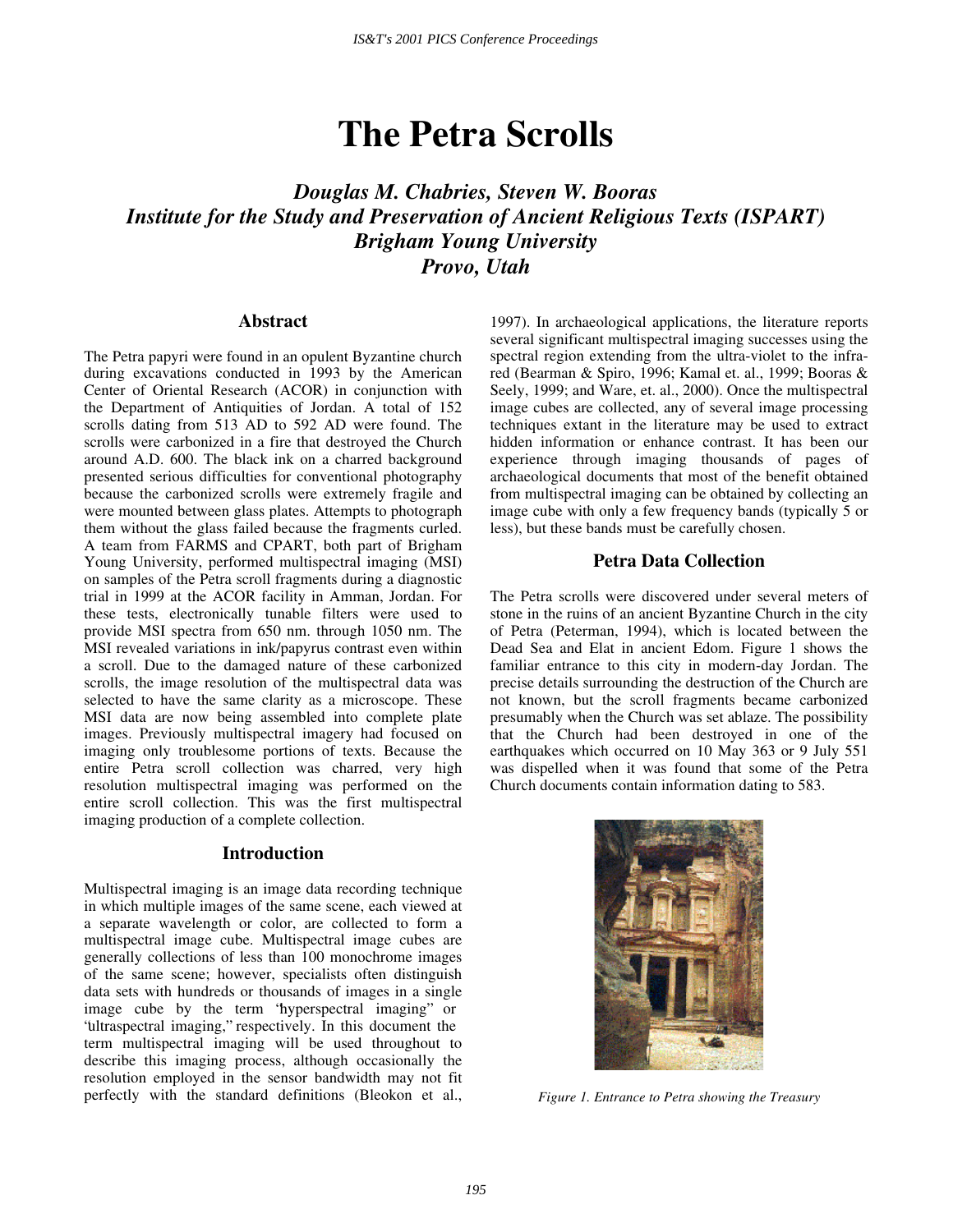Examination of the carbonized scroll in the photograph of figure 2 gives a glimpse into the daunting task that faced the original discoverers of the scrolls. Try to imagine how one might unroll the scroll in the photograph which has the appearance of a charcoal briquet. The rolled scrolls are approximately 30 centimeters in width and 13-20 centimeters in diameter. Similar scrolls discovered at Herculaneum many decades earlier were reported to have been used as fuel for fire before it was discovered that those briquets contained writings. The Petra scrolls primarily contain text written in cursive Greek and are now housed at ACOR in Amman, Jordan. The 152 papyrus scroll fragments which were obtained in the conservation process of unrolling occupy about 400 glass plates.



*Figure 2. Carbonized scroll* 

### **Multispectral Imaging**

Multispectral imaging of the unrolled carbonized scrolls was accomplished during two separate excursions to ACOR using a Kodak Megaplus Camera (Model 4.2i) with a spatial sensor array of 2024 by 2044 pixels. Initial tests were conducted during January 1999 using Cambridge Research & Instrumentation VariSpec tunable LCD filters. One LCD filter was used to cover the visible light spectrum from 400 through 720 nm. and the second was used to provide data collection in the infra-red region from 650 through 1050 nm. These LCD filters have bandwidths of 20 and 7 nm. respectively, but were both were stepped through the frequency spectrum in increments of 20 nm. A variety of scrolls in different states of decay and preservation were scanned with the electronically tunable filters to determine the number of multispectral images required to adequately construct an image cube for this application.

The second expedition to ACOR occurred during the period from October through December 1999. In this second data recording process, optical interference filters were mounted in a filter wheel which rotated the fixed filters into position between the lens and focal plane array. These fixed filters had a bandwidth of 10 nm. and were selected with center wavelengths of 550, 650, 750 and 950 nm. An additional filter of 450 nm. was also employed for the multispectral recordings.

## **Petra Scroll Analysis**

The multispectral images of the Petra scrolls revealed significant variations in the spectral response of the papyri while the response of the carbonized ink remained somewhat constant for the fragments. It is conjectured that the variation in the Petra scroll papyri response is due to a variation during burning which undoubtedly created thermal hot spots. Ware, et. al., (see reference 6) combines spectral images of the Petra scroll fragments to display a pseudocolor image where the color mappings support the hypothesis of non-uniform burning. The response of the ink, however, remains spectrally uniform. This result of the multispectral imaging supports the hypothesis that the ink used on the scrolls was carbon based.

Several issues complicate the processing of the Petra scroll multispectral image cubes. First, the contrast of the carbonized ink to the black papyrus background makes the task of enhancing these image cubes rather tedious. Fortunately, it is observed from the Petra scroll data set that the selection of a single multispectral image often provides sufficient separation between the ink and papyrus to allow enhancement with standard histogram modification software.

Second, the number of multispectral image cubes is immense since the data was imaged to achieve a spatial clarity which matched or exceeded that which would be observed under a microscope. Due to the high resolution, images of a single fragment often extend beyond the spatial domain of a single image cube. To accommodate the task of image reconstruction, an automated x-y positioning table was employed. Then, once the individual fragments are reconstructed, the individual fragments need to be combined to provide larger scroll images.

#### **Image Enhancement**

The multispectral image cubes were analyzed to determine the best manner in which to enhance the contrast of the scroll text to make it legible. Figure 3 shows a photograph of a scroll fragment. Areas on this scroll fragment image were manually identified as containing either the papyrus background or ink. Histograms were then made across the image cubes for each of the respective ink and papyrus areas. The histograms shown in Figure 4 reflect the average separation between the ink and the adjacent papyrus background for the scroll fragment from plate 49, roll 10, for the visible region of the spectrum. A second histogram is shown for another scroll fragment using the same technique, but in this instance the histogram is determined for the infra-red spectral region. By selecting the best spectral image from an image cube one can be assured of obtaining a resulting separation between the ink and papyrus which is better than this composite histogram.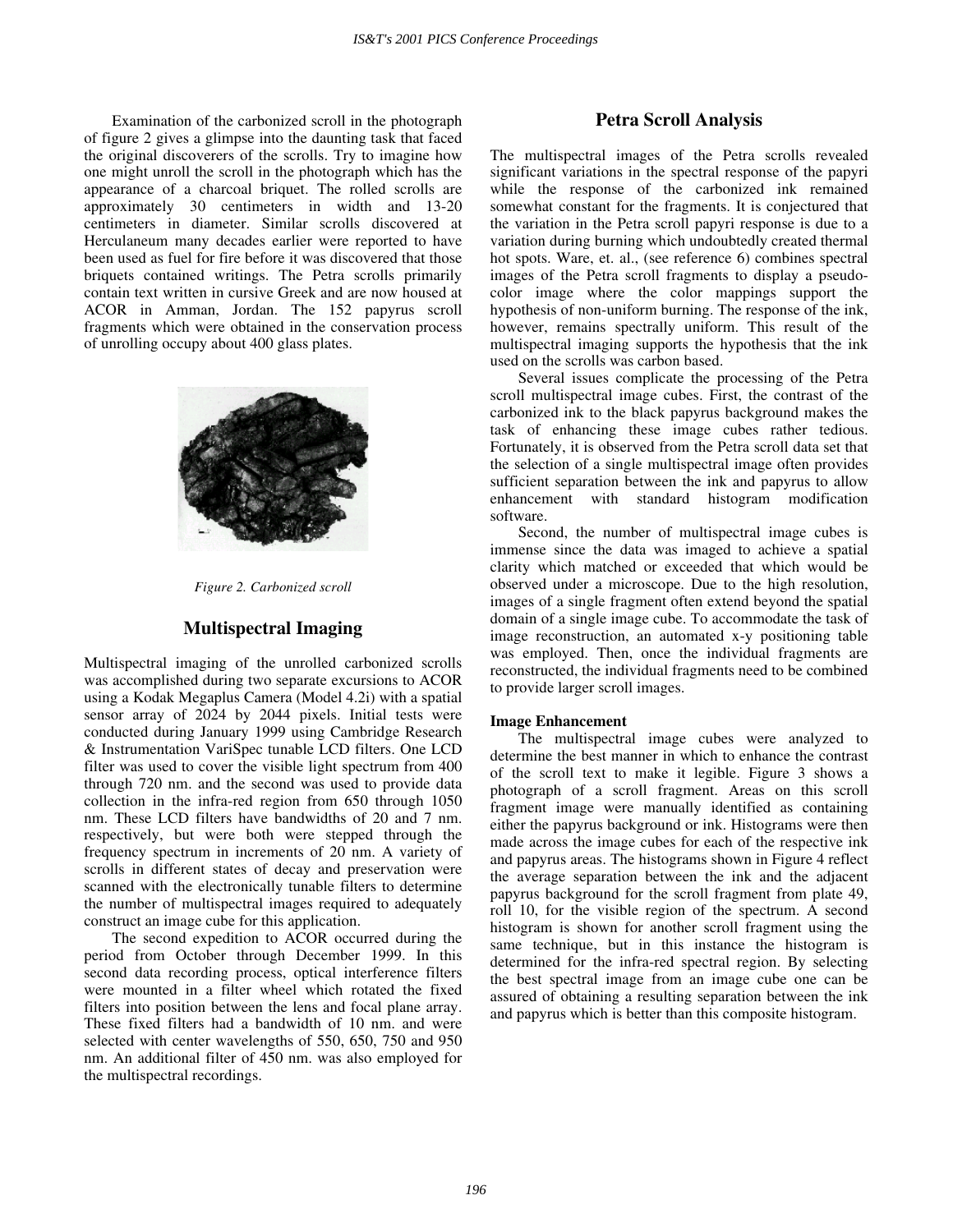

*Figure 3. Original Petra scroll image from plate 49, roll 10.* 



*Figure 4. Histogram showing the separation between plate 49, roll 10, scroll areas with ink (shown in red) and papyrus (shown in blue). The scroll fragment images are from the visible spectrum.* 



*Figure 5. Histogram showing the separation between plate 160, roll 44, averaged over the infra-red spectrum.* 

The particular multispectral image frequency that provides the best histogram separation varied from fragment to fragment, even within the same scroll. However, once the image with the best separation is selected, the results exceed those one might expect based on a histogram averaged over the entire image cube spectrum. To demonstrate this, Figure 6 shows the same scroll fragment from plate 49, roll 10, after processing with histogram enhancement. Other image processing techniques were applied but did not appear to yield additional legibility.



*Figure 6. Contrast enhanced fragment from plate 49, roll 10.* 



*Figure 7. Petra Scroll plate 49, roll 10.* 

#### **Image Reconstruction**

Once the multispectral cubes are used to provide suitable images for final processing, the images are stitched together using appropriate software. Figure 7 shows plate 49, roll 10, prior to multispectral imaging. Figure 8 shows the computer aided reassembly process. This process is accomplished in two steps. First the individual images are reassembled into fragments. Then the fragments are juxtaposed and stitched into scrolls to the extent possible given the state of the scrolls. Careful examination of the three smaller block images in the upper left portions of